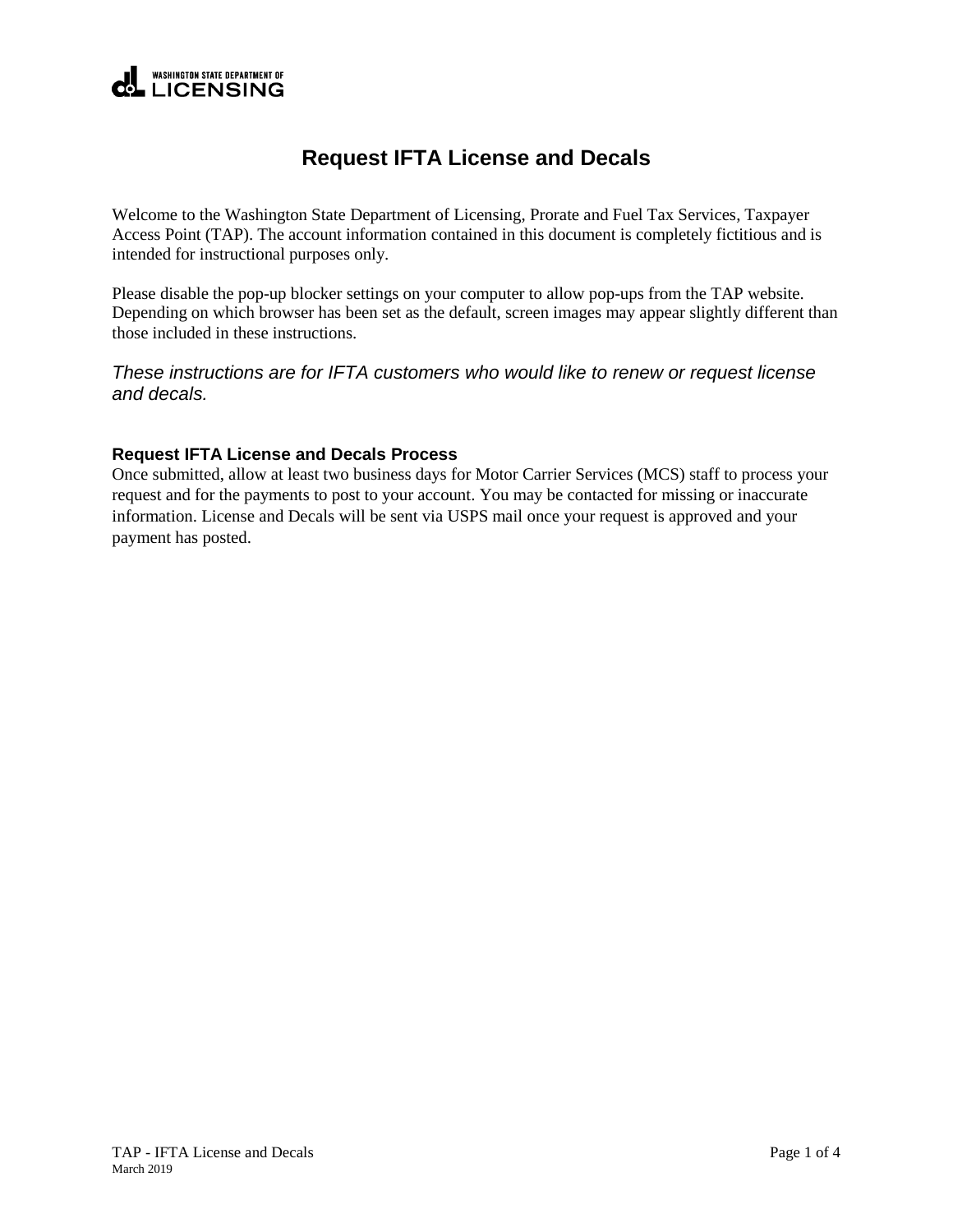## **Instructions for Requesting IFTA License and Decals**

Log into Taxpayer Access Point (TAP).

*Note: For more information on how to log into your TAP account, see [How to log into TAP.](http://www.dol.wa.gov/vehicleregistration/docs/TAP-how-to-log-into-tap.pdf)*

| axpayer<br>ccess<br>Д<br>oint            |                                                                 |                                    |                                                                        |                        |                                    |                                       | <b>O-LICENSING</b>                   |
|------------------------------------------|-----------------------------------------------------------------|------------------------------------|------------------------------------------------------------------------|------------------------|------------------------------------|---------------------------------------|--------------------------------------|
| <b>Menu</b><br>Log Off                   | <b>IRP TEST</b>                                                 |                                    | <b>Names And Addresses</b>                                             |                        |                                    | I Want To                             |                                      |
| Home                                     | <b>Federal Employer ID</b><br>My Balance                        | 11-1111111<br>\$0.00               | <b>Legal Name</b><br><b>Physical Address</b><br><b>Mailing Address</b> | <b>IRP TEST</b><br>Add | 1661 ANTHEM LN SW TUMWATER WA      | <b>View Profile</b><br>Make a Payment | <b>Register a New Account</b>        |
| <b>Back</b>                              |                                                                 |                                    |                                                                        |                        |                                    |                                       |                                      |
| <b>View Support ID</b>                   | <b>Accounts<sup>1</sup></b> History<br>My Accounts <sup>1</sup> |                                    | Messages <sup>0</sup> Letters <sup>0</sup>                             |                        |                                    |                                       |                                      |
| <b>Navigation</b>                        | <b>My Accounts</b>                                              |                                    |                                                                        |                        |                                    |                                       | Hide History Filter                  |
| » My Accounts                            | Account Id<br>0109002                                           | <b>Account Type</b><br><b>IFTA</b> | Name<br><b>IRP TEST</b>                                                | Frequency<br>Quarterly | Address<br>1661 ANTHEM LN SW TUMW/ |                                       | <b>Balance Status</b><br>0.00 Active |
| <b>TAP Help</b>                          |                                                                 |                                    |                                                                        |                        |                                    |                                       |                                      |
| <b>TAP How-To Videos</b>                 |                                                                 |                                    |                                                                        |                        |                                    |                                       |                                      |
| <b>TAP Frequently Asked</b><br>Ouestions |                                                                 |                                    |                                                                        |                        |                                    |                                       |                                      |
|                                          |                                                                 |                                    |                                                                        |                        |                                    |                                       |                                      |

Under **Account ID**, select your **IFTA Account** hyperlink.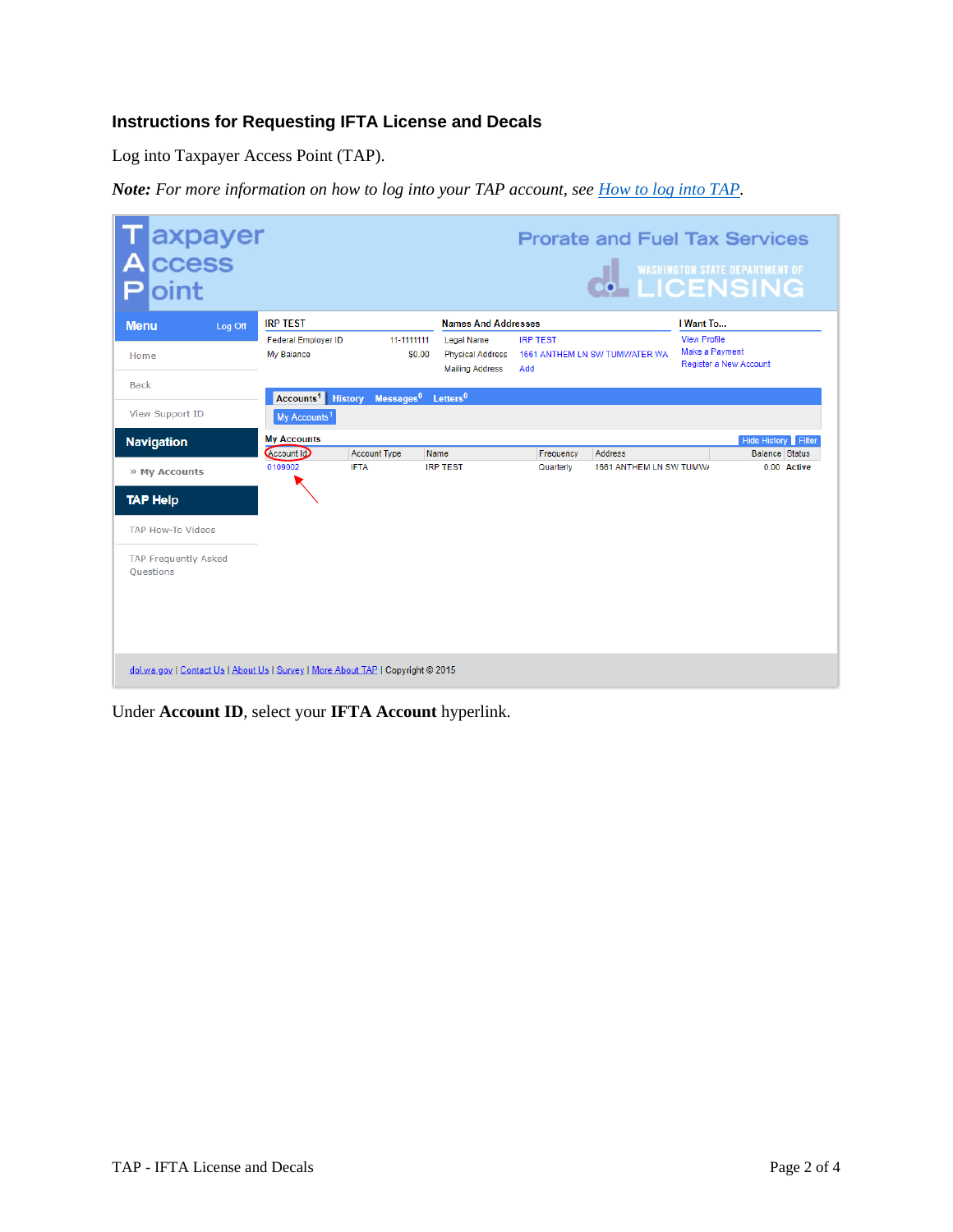| axpayer<br>ccess                                |                                                                                           |                                                           |                                            |                                                                                           | <b>Prorate and Fuel Tax Services</b> |                         |                                                            |                                |                                                                                               |                                                                         |
|-------------------------------------------------|-------------------------------------------------------------------------------------------|-----------------------------------------------------------|--------------------------------------------|-------------------------------------------------------------------------------------------|--------------------------------------|-------------------------|------------------------------------------------------------|--------------------------------|-----------------------------------------------------------------------------------------------|-------------------------------------------------------------------------|
| oint                                            |                                                                                           |                                                           |                                            |                                                                                           |                                      |                         | <b>THE WASHINGTON STATE DEPARTMENT OF<br/>!@ LICENSING</b> |                                |                                                                                               |                                                                         |
| <b>Menu</b>                                     | <b>IFTA</b><br>Log Off                                                                    |                                                           |                                            | <b>Names And Addresses</b>                                                                |                                      |                         |                                                            |                                | I Want To                                                                                     |                                                                         |
| Home<br><b>Back</b>                             | <b>Federal Employer ID</b><br>Quarterly<br>My Balance<br>Pendina<br><b>Payment Source</b> | 11-1111111<br>0109002<br>\$0.00<br>\$0.00<br><b>Setup</b> |                                            | <b>DBA</b> Name<br><b>Legal Name</b><br><b>Physical Address</b><br><b>Mailing Address</b> | Add<br><b>IRP TEST</b><br>Add        |                         | 1661 ANTHEM LN SW TUMWATER WA                              |                                | <b>View Accounts</b><br><b>View Profile</b><br>Register a New Account<br><b>Close Account</b> | <b>Request Good Standing Letter</b><br>Renew or Request License & Decal |
| <b>View Support ID</b>                          | Periods History                                                                           | <b>Activity</b>                                           | Messages <sup>0</sup> Letters <sup>0</sup> |                                                                                           |                                      |                         |                                                            |                                |                                                                                               |                                                                         |
| <b>Navigation</b>                               | <b>All Periods</b>                                                                        |                                                           |                                            |                                                                                           |                                      |                         |                                                            |                                |                                                                                               |                                                                         |
| My Accounts                                     | Periods from 18-Mar-2017<br>Period                                                        | <b>Return Status</b>                                      |                                            |                                                                                           |                                      |                         |                                                            |                                |                                                                                               | <b>Change Date</b> Filter                                               |
| » IFTA                                          | 31-Dec-2019<br>30-Sep-2019                                                                | Processed                                                 | <b>Return List</b>                         |                                                                                           | Tax<br>0.00<br>0.00                  | Penalty<br>0.00<br>0.00 | Interest<br>0.00<br>0.00                                   | <b>Credits</b><br>0.00<br>0.00 | 0.00                                                                                          | <b>Balance Messages</b><br>0.00 Return List                             |
| <b>TAP Help</b>                                 | 30-Jun-2019<br>31-Mar-2019                                                                |                                                           |                                            |                                                                                           | 0.00<br>0.00                         | 0.00<br>0.00            | 0.00<br>0.00                                               | 0.00<br>0.00                   | 0.00<br>0.00                                                                                  |                                                                         |
| <b>TAP How-To Videos</b>                        | 4 Rows                                                                                    |                                                           |                                            |                                                                                           |                                      |                         |                                                            |                                |                                                                                               |                                                                         |
| <b>TAP Frequently Asked</b><br><b>Ouestions</b> |                                                                                           |                                                           |                                            |                                                                                           |                                      |                         |                                                            |                                |                                                                                               |                                                                         |
|                                                 | dol.wa.gov   Contact Us   About Us   Survey   More About TAP   Copyright @ 2015           |                                                           |                                            |                                                                                           |                                      |                         |                                                            |                                |                                                                                               |                                                                         |

# Select **Renew or Request License & Decal** hyperlink.

The next screen, not shown here, is the Information Screen. Review and click **Next**.